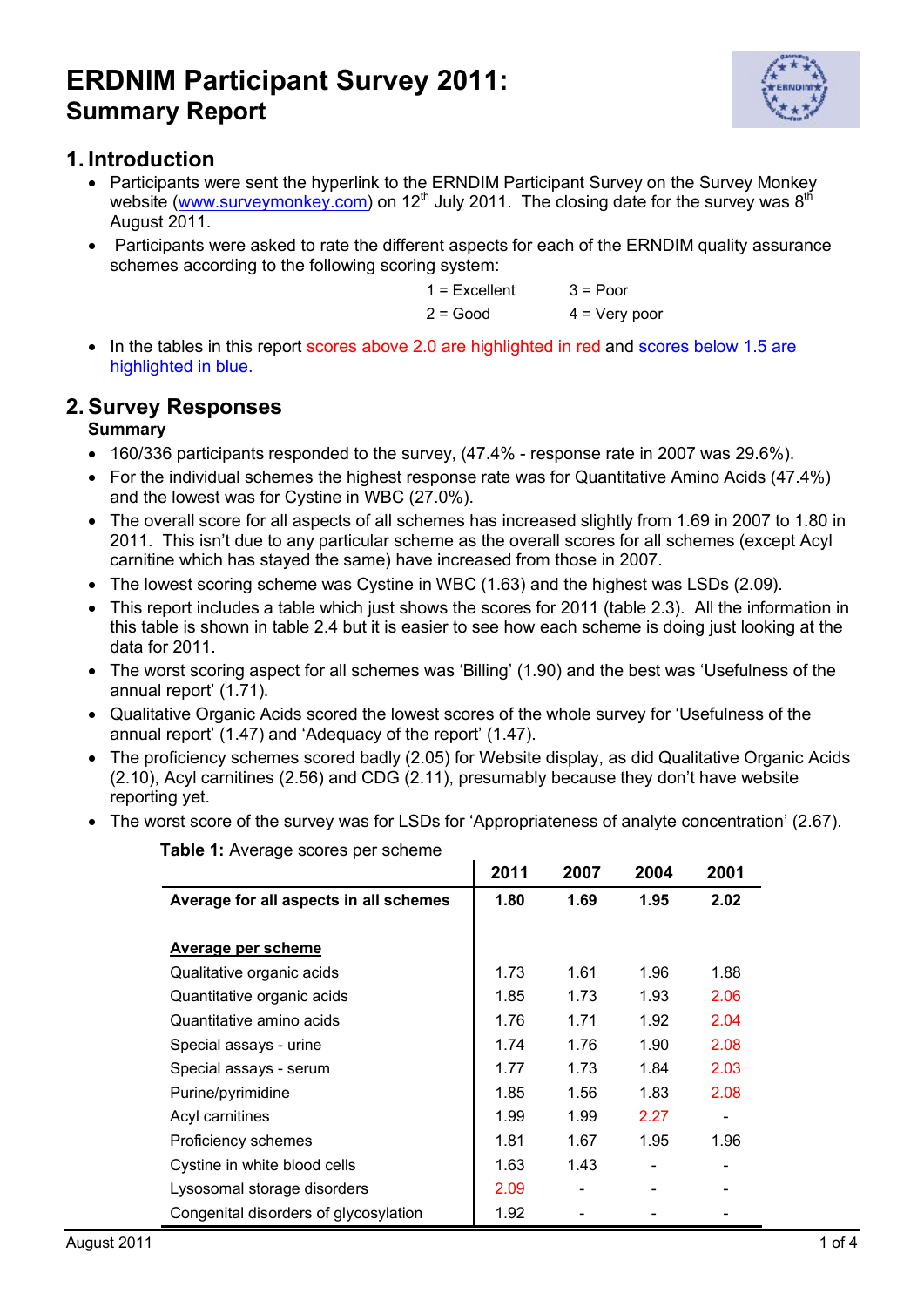

## **Question 1: Please rate the following aspects for each of the ERNDIM quality assurance schemes that you subscribe to**

• Number of responses =  $158$  (=  $98.8\%$  of all respondees).

**Table 2:** Average scores per aspect of each scheme (Question 1)

| <b>Scheme Aspects</b>                    | ð<br>Frequency<br>samples | volume<br>Sample | <b>U</b><br>Appropriateness<br>of analyte<br>δ<br>concentrati | of the<br>Adequacy<br>report | display<br>Website | $\mathbf{b}$<br>Usefulness<br>annual<br>report<br>the | for money<br>Value | arrangements<br>Billing | per<br>verage<br>Average<br>scheme | No. of<br>responses<br>(% of scheme<br>participants) |
|------------------------------------------|---------------------------|------------------|---------------------------------------------------------------|------------------------------|--------------------|-------------------------------------------------------|--------------------|-------------------------|------------------------------------|------------------------------------------------------|
| Qualitative organic acids                | 1.67                      | 1.89             | 1.70                                                          | 1.47                         | 2.10               | 1.47                                                  | 1.77               | 1.89                    | 1.73                               | 70 (37.8%)                                           |
| Quantitative organic acids               | 1.75                      | 1.68             | 1.88                                                          | 1.88                         | 1.90               | 1.90                                                  | 1.95               | 1.92                    | 1.85                               | 44 (45.4%)                                           |
| Quantitative amino acids                 | 1.69                      | 1.62             | 1.79                                                          | 1.76                         | 1.77               | 1.70                                                  | 1.86               | 1.93                    | 1.76                               | 108 (47.4%)                                          |
| Special assays - urine                   | 1.68                      | 1.65             | 1.72                                                          | 1.75                         | 1.72               | 1.71                                                  | 1.78               | 1.90                    | 1.74                               | 68 (43.3%)                                           |
| Special assays - serum                   | 1.77                      | 1.57             | 1.87                                                          | 1.80                         | 1.73               | 1.72                                                  | 1.82               | 1.91                    | 1.77                               | 87 (42.9%)                                           |
| Purines & pyrimidines                    | 1.84                      | 1.68             | 1.94                                                          | 1.79                         | 1.89               | 1.89                                                  | 1.94               | 1.87                    | 1.85                               | 19 (36.5%)                                           |
| Acylcarnitines                           | 2.26                      | 1.92             | 1.68                                                          | 1.84                         | 2.56               | 1.91                                                  | 2.06               | 1.85                    | 1.99                               | 39 (35.8%)                                           |
| Proficiency schemes                      | 1.71                      | 2.02             | 1.66                                                          | 1.65                         | 2.05               | 1.61                                                  | 1.87               | 1.90                    | 1.81                               | 45 (44.1%)                                           |
| Cystine in white blood cells             | 1.70                      | 1.70             | 1.80                                                          | 1.60                         | 1.50               | 1.40                                                  | 1.70               | 1.60                    | 1.63                               | 10 (27.0%)                                           |
| Lysosomal storage<br>disorders           | 1.88                      | 2.08             | 2.67                                                          | 2.08                         | 1.75               | 2.05                                                  | 2.26               | 1.96                    | 2.09                               | 25 (39.1%)                                           |
| Congenital disorders of<br>glycosylation | 1.89                      | 2.50             | 1.82                                                          | 1.76                         | 2.11               | 1.53                                                  | 1.81               | 1.93                    | 1.92                               | 44 (43.1%)                                           |
| <b>Average for all schemes</b>           | 1.77                      | 1.77             | 1.82                                                          | 1.75                         | 1.87               | 1.71                                                  | 1.87               | 1.90                    |                                    |                                                      |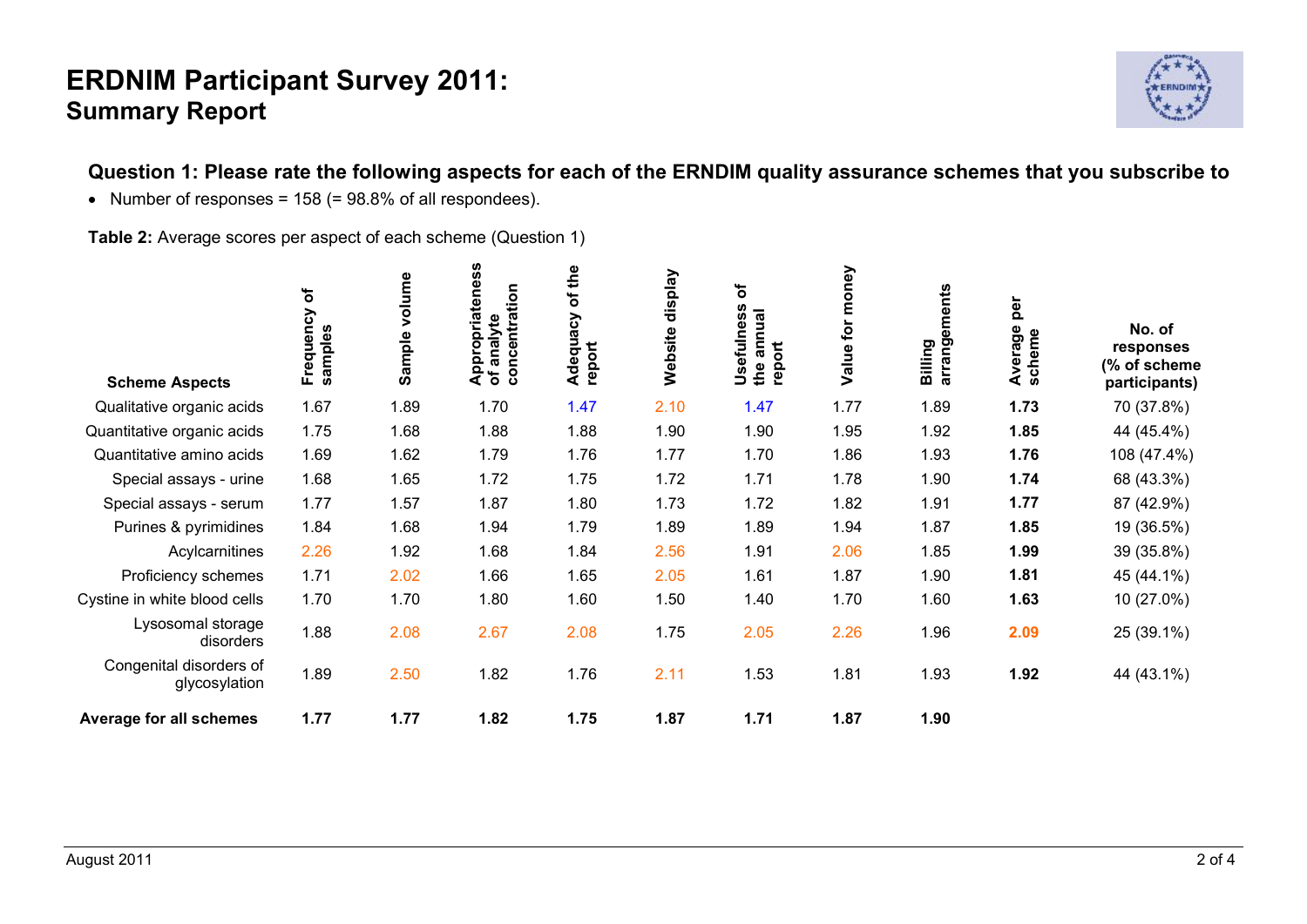

#### **Question 2 Do you have any other remarks, comments or suggestions for improvements?**

• Number of responses =  $73$  (=  $45.6\%$  of all respondees).

#### **Questions 3 to 8: Analytes in Quantitative Schemes**

### **Q.3 Quantitative organic acids**

| <b>Suggested Analytes to be added</b><br>(>1 response) |         | Suggested analytes to be removed<br>(all responses) |         |  |
|--------------------------------------------------------|---------|-----------------------------------------------------|---------|--|
| methylcitrate                                          | $n = 3$ | Hexanoylglycine                                     | $n = 1$ |  |
| 3-hydroxy-glutaric                                     | $n = 2$ | <b>Tiglylglycine</b>                                | $n = 1$ |  |
| orotic acid                                            | $n = 2$ |                                                     |         |  |
| oxalic acid                                            | $n = 2$ |                                                     |         |  |
|                                                        |         |                                                     |         |  |

#### **Q.4 Quantitative amino acids**

| <b>Suggested Analytes to be added</b><br>(>1 response) |         | Suggested analytes to be removed<br>(all responses) |          |  |
|--------------------------------------------------------|---------|-----------------------------------------------------|----------|--|
| Arginosuccinic acid                                    | $n = 5$ | 5-Aminolevulinic acid (delta<br>aminolevuline acid) | $n = 10$ |  |
| Sulphocysteine                                         | $n = 4$ | aspartylglucosamine                                 | $n = 3$  |  |
| Homocitrulline                                         | $n = 4$ | tryptophan                                          | $n = 2$  |  |
|                                                        |         | Arginisuccinate                                     | $n = 1$  |  |
|                                                        |         | 1-methylhistidine                                   | $n = 1$  |  |
|                                                        |         | 3-methylhistidine                                   | $n = 1$  |  |
|                                                        |         | Aspartic acid                                       | $n = 1$  |  |

#### Asparagine n = 1

- Hydroxyproline  $n = 1$
- allo-isoleucine  $n = 1$
- phosphoethanolamine  $n = 1$ 
	- saccharopine  $n = 1$

### **Q.5 Special assays - urine**

**Suggested Analytes to be added (>1 response)**

#### **Suggested analytes to be removed (all responses)**

- Oxalic Acid  $n = 4$  succinylacetone  $n = 1$
- methylmalonic acid  $n = 3$  5-OH-Indolic acid  $n = 1$
- - cystine  $n = 2$ 
		- qalactitol  $n = 2$
	- Mevalonic Acid  $n = 2$
	- S-sulphocysteine n = 2